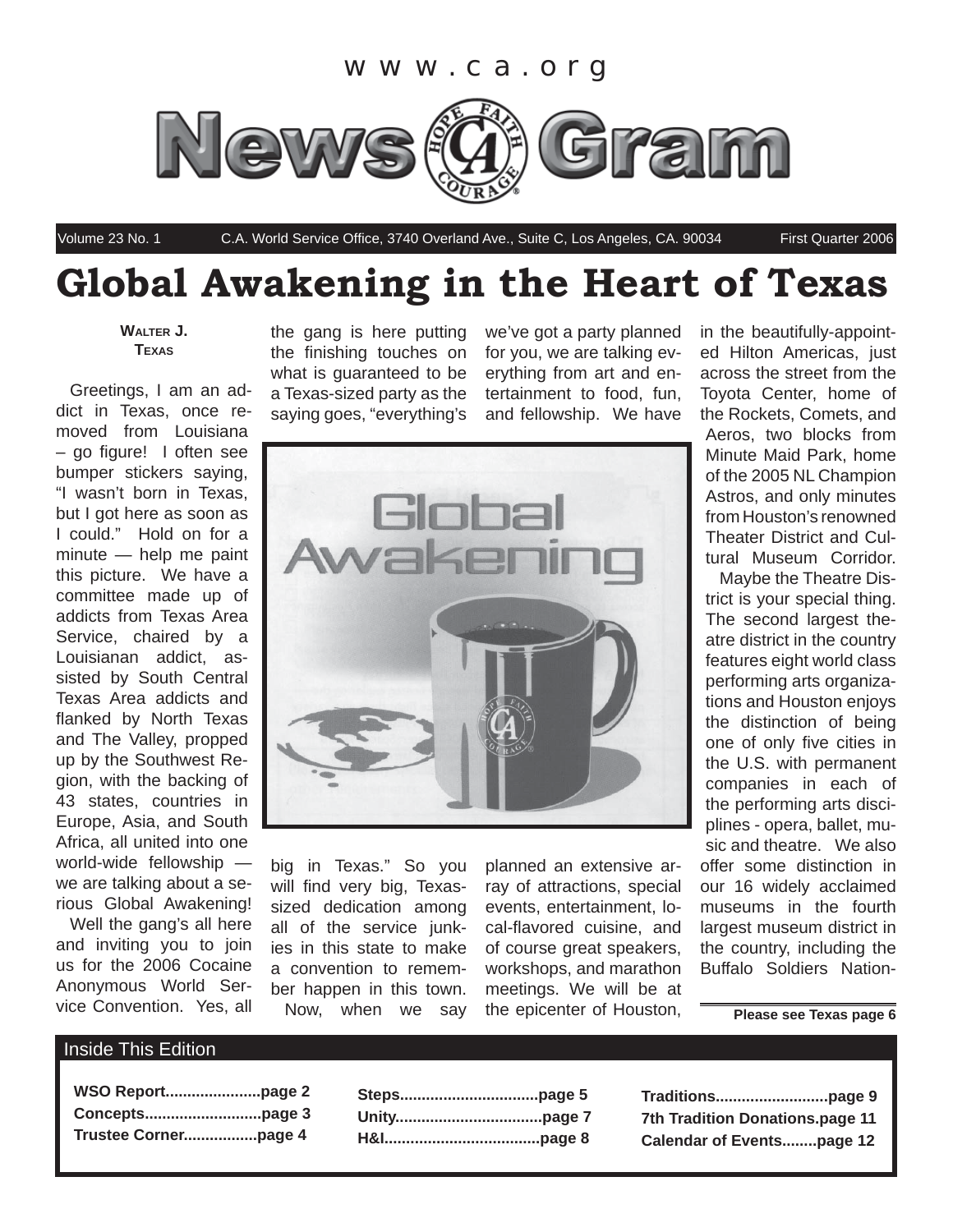## **CAWS Board Of Trustees**

Jackie S., Atlantic North Region London, England Atlantic South Region Vacant Tony D., Midwest Region Milwaukee, Wisc. Jay F., Southwest Region Denver, Colo. Cynthia C., Pacific North Region Redmond, Wash. Carl W., Pacific South Region Pomona, Calif. Bobbie H., Trustee at Large Cypress, Texas Earl H., WSO Trustee Sunland, Calif. Hayward H., WS Trustee Compton, Calif.

CAWSO Board of Directors John B.., Chairperson Los Angeles, Calif. Judy W., Vice-Chair Encino, Calif. Tom P., Treasurer Dana Point, Calif. Kathy Jo R. Director Los Angeles, Calif. **Director** Vacant Patty F., Paid Director Los Angeles, Calif. Earl H., Director/WSO Trustee Sunland, Calif. Hayward H., Director/WS Trustee Compton, Calif. Howard E.., WSOB Secretary Los Angeles, Calif.

## **CAWSO Personnel**

Patty Flanagan, Office Manager Leandra Caszatt, Customer Service Karen Layns, Office Assistant Daniel Jimenez, Shipping

**NewsGram Editor** Milo Bloom

The NewsGram is a quarterly publication published by the World Service Office of Cocaine Anonymous. It is intended solely to provide information for the fellowship of Cocaine Anonymous. This publication and all its contents are copyrighted by Cocaine Anonymous. Any unauthorized duplication or publication is prohibited. Send all requests to: NewsGram, C/O CAWSO, 3740 Overland Ave., Suite C, Los Angeles, CA. 90034. E-Mail to: newsgram@ca.org or by Fax to: (310) 559-



2554, Attention: NewsGram. You can call us by phone at (310) 559-5833.

## **Notes from the WSO**

Hello Folks! John B. here with a quick word of introduction and many thanks for the opportunity to once again work side by side with the members of the World Service Office Board (WSOB). During my time with the Board of Trustees, one of the unique aspects of my job as World Service Trustee was to also serve on the WSOB. In many ways this new opportunity to serve as WSOB Chairperson is like returning home, and I am so pleased to be among my friends and colleagues once again.

Much love and many thanks to Bob C. for his dedication and commitment to Cocaine Anonymous not only as WSOB Chairperson, and past Trustee, but also as a long standing C.A. member who continues to re-dedicate himself over and over to our beloved fellowship. We love you Bob.

Also, to outgoing Director and incredibly talented "Web Servant" Jon F., please accept our most sincere thanks. We have been most fortunate to have you be a part of our world, and your work has been most helpful to so many …you may never know.

Walter J. and the entire CAWS 2006 committee and I are looking forward to spending time with each of you that are planning to attend the upcoming World Service Convention in Houston, Texas this Memorial Day weekend. They continue to work at a breakneck pace to pull this event off and we can't wait to get there! Most likely you will find me at registration and working on one of our favorite projects, the World Service Contribution Program. I have invited the Trustees to once again be with us this year, as they did last year, and we all look forward to that special time of fellowshipping and the opportunity to talk with each of you about ways to nurture and develop our beloved C.A. This will be a world class event, and I invite you to join us. It's not too late to make that commitment to be with us in Houston for CAWS 2006. Do it today!

For those of you in Los Angeles and surrounding areas, the office management, staff and Board invite you to visit us whenever you are in the area and would welcome your participation every first and third Thursday of the month, at the World Service Office, for our regularly scheduled board meetings. We want your help and support… besides "Brother" Earl brings great cookies!

On that note, I would like to advise you all that the WSOB is seeking to fill a Director position at this time. The qualification for a WSOB Director may be found in the World Service Manual and on our web site at www.ca.org/service.html. Additionally, the position of Web Servant shall be vacant soon and the WSOB would appreciate anybody that is interested in being of service at that level to contact us directly for further details.

Houston… We have a Party… See you there!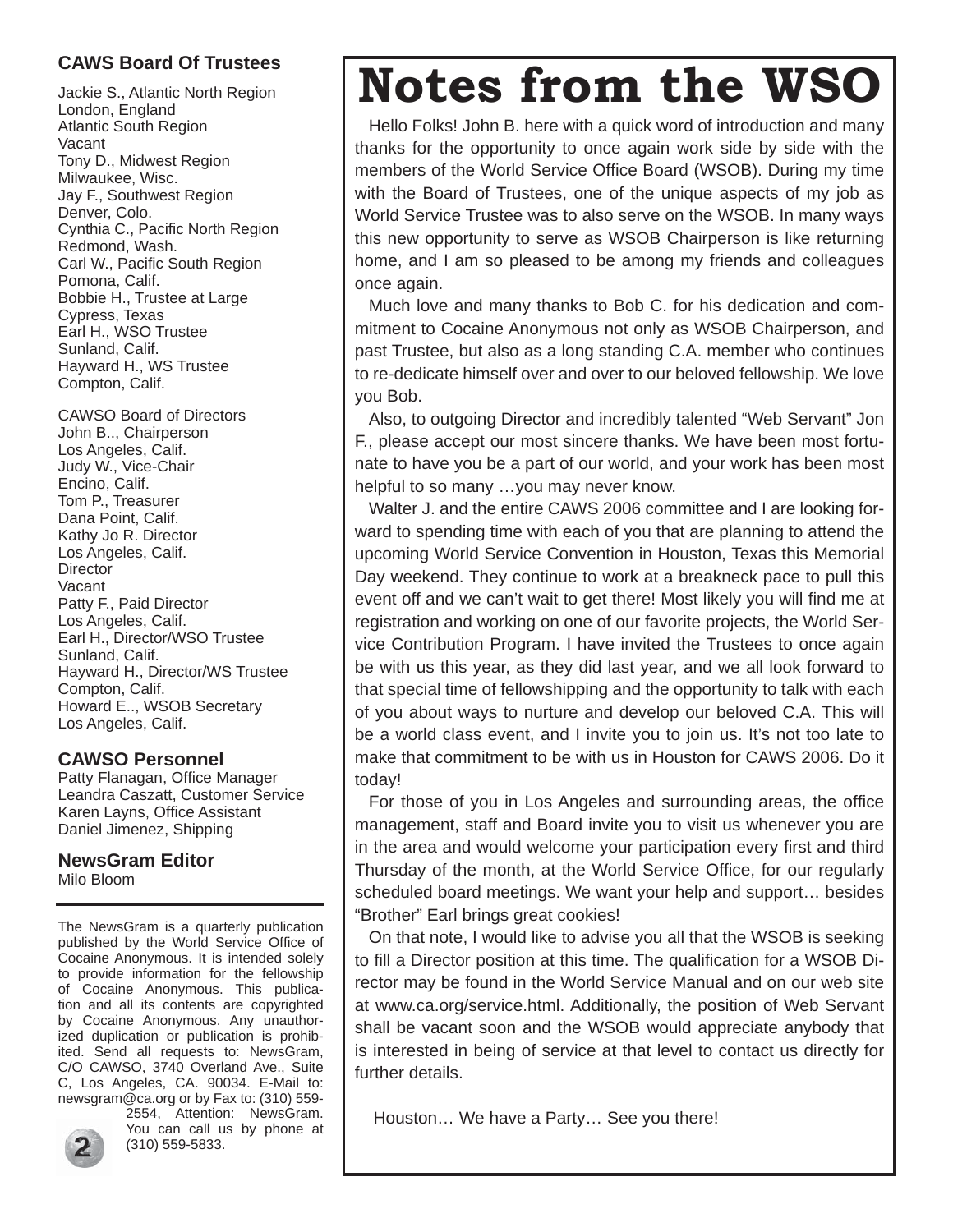## **Who is in charge**

**BY SUSAN C. AUSTIN, TEXAS**

**Concept One: The final responsibility and ultimate authority for C.A. world services should always reside in the collective conscience of our whole Fellowship.**

Concept One states that the "final" responsibility and the ultimate authority should always reside in the collective conscience of our whole Fellowship." C.A., like A.A., is run from the bottom up. Simply stated the final responsibility and ultimate authority resides with groups. It was, however, determined early on that a service board was needed to help reach the newcomer, be responsible for uniform publications and helping new groups get started. Concept One is rooted in Tradition Two: "For our group purpose there is but one ultimate authority – a loving God as He may express himself in our group conscience. Our leaders are but trusted servants; they do not govern." The trusted servants selected to serve must always remember that they are entrusted with delegated responsibilities only. They should not work under their own personal agenda. This can be tricky at times, but if we pray for spiritual guidance and seek the trust of the groups we serve, there should be no issues. This is why it is important to choose trusted servants who will represent their groups and C.A. as a whole and not their own egos. Whatever service position in

which we serve, there must be but one ultimate authority. Our collective conscience must be heard.

This also brings me to Tradition Twelve, which reminds me to place principles before personalities. Just because we are recovered and we strive for "progress not perfection", we sometimes forget that our Higher Power is still the final word on all issues, especially in selection of trusted servants. We may want to "arrange" for someone to serve in a particular position because we like them or they are our friend. But, we must ask ourselves if they are the most qualified person to fill the position? Will their election serve the greater good of C.A. as a whole? Concept One prepares us for this decision.

This way of electing trusted servants allows us to walk handin-hand with our Higher Power and in this arena, we stand apart from other organizations.

Therefore, the responsibility of the groups is to ensure that their group conscience is being followed. This is best done by selecting trusted servants characterized by "enough enlightenment, enough responsibility, and enough love of man and of God to insure that our democracy of world service will work under all conditions." We must trust in a God of our understanding, trust the process and trust our representatives.

## **Through the Dark my Original Beauty Restored**

**KARA M.**

Dark soul killed by addiction. Living for a fix and dying without it.

Destruction of family.

 Throwing away those who care. Come in!

Everyone is welcome in The House of Horrors.

I call on death as my way out.

I can no longer live with the wick-

ed pain of this demon's bondage.

I slash my wrist for relief.

I cry out to a God that I've never known.

An angel holds a candle next to a heavy wooden door.

Beautiful child we have cried tears to restore your created beauty.

I push the door and a cleansing breeze blows through me.

God's grace has not been spared, and now my soul has been illuminated.

My journey here is now becoming the portrait that God had painted.

I lift my head up; I've become a blessed child of God.

My destiny is intertwined with this journey of new-found grace.

Now I pray for those that cry out from the darkness.

May illumination restore their souls to their original beauty.



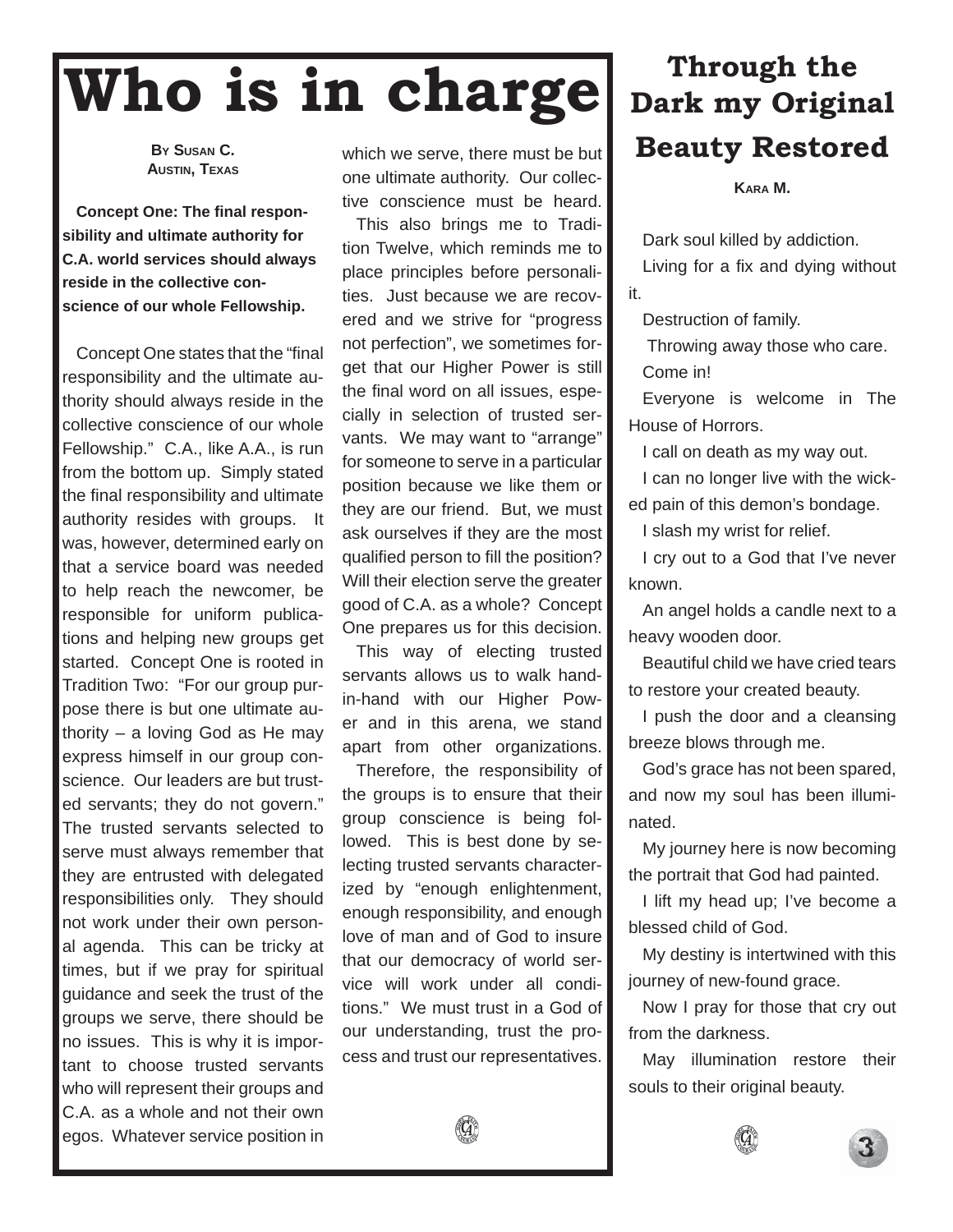# **Trustee Corner**

**Tradition Seven: Every C.A. group ought to be fully self-supporting, declining outside contributions.**

e would like to take this opportunity to thank our many generous individuals, Groups, Districts and Areas for their continued financial support of C.A. World Services. Concept Eight states that with respect to the larger matters of overall policy and finance, the Trustees are the principal planners and administrators. We take this oversight responsibility very seriously. This is where spirituality and money do have to mix. Every dollar placed in the basket that finds its way to World Service Office is respected and spent judiciously.

Every year the World Service Conference approves a budget for World Services. The members of the World Service Conference Finance Committee work very hard to create an overall budget for our World Services to operate by every year.

Every budget consists of income and expenses. Our expenses often exceed our projected income and difficult cuts have to be made as we progress through the year.

Some of the program services the WSO provides are producing, stocking and filling orders for C.A. literature. They provide C.A. materials and information to new meetings and the media. We also supply copies of our Hope, Faith and Courage and other C.A. materials to inmates. The World Service Office also provides administrative support for World Service Conventions and our World Service Conference. The WSO staff and volunteers work to serve the needs of

C.A. The World Service Conference has directed the WSBT to serve and

support the Fellowship of C.A. throughout the year. This requires that we regularly meet as Board and that our Regional Trustees travel on a regular basis to help solve Area problems. As our Fellowship grows globally, so do our expenses. We have witnessed tremendous growth during the past few years and with that, a need for more funds.

So what makes up the difference? Let's look at our sources of income. We rely on sales of chips and literature, which are very hard to predict. We also look each year to the hard-working and dedicated host cities of our World Service Conventions to provide a source of income, but that amount can fluctuate each year as well.

This leaves us with the 7th Tradition donations that come from Areas, Districts, Groups and individuals. This income is also very hard to predict for a number of reasons, for example, each Group is autonomous in deciding how much to give and how much to hold onto.

Our piece of literature entitled *The 7th Tradition* suggests that each Group should hold a prudent reserve of two months' worth of expenses. It goes on to suggest that the 70/30 plan be used for the excess funds. This would allow for 70% of the excess to be forwarded to the District or Area and 30% to be sent directly to WSO. This is not happening in most Groups. Most Groups forward all of their excess funds to the District or Area. This has created a funding shortfall problem at the World level and we need your help.

The World Service Conference in 2004 approved Financial Guidelines for Groups, Districts & Areas of Cocaine Anonymous. This publication can be downloaded free from the WSC Finance Committee page of our web site (www.ca.org/ service/wscfinance.htm). On page 10, it suggests Districts hold a 3 month prudent reserve and forward excess funds to the next level and the WSO via the 70/30 plan. On page 13 it suggests that an Area keep a 3-month prudent reserve and that at the discretion of the Area, all funds in excess of the prudent reserve should be forwarded on to the WSO. This is the recommendation of the WSC. We realize that these are guidelines and respect that each Group, District and Area is autonomous and will make its decisions to give based on an informed group conscience.

We are requesting that our trusted servants at every level provide knowledge, leadership and sound judgment in these matters. We have found that nothing diverts us from our primary purpose like problems of money, property, and prestige. The WSO needs these excess funds to do the job you have asked us to do. Please help us get this message out there.

What can you do on a personal level to help C.A. financially? Make sure to attend the Global Awakening World Service Convention in Houston this May to celebrate recovery and the Fellowship. You can also participate in the World Service Contribution Program using the sign-up form available for download at the address given above or you can complete the form on page 7. The Contribution Program is an easy way to make sure the WSO has a predictable source of income to provide program services to help carry the message to the addict who still suffers. We thank you for your continued support.

The World Service Board of Trustees

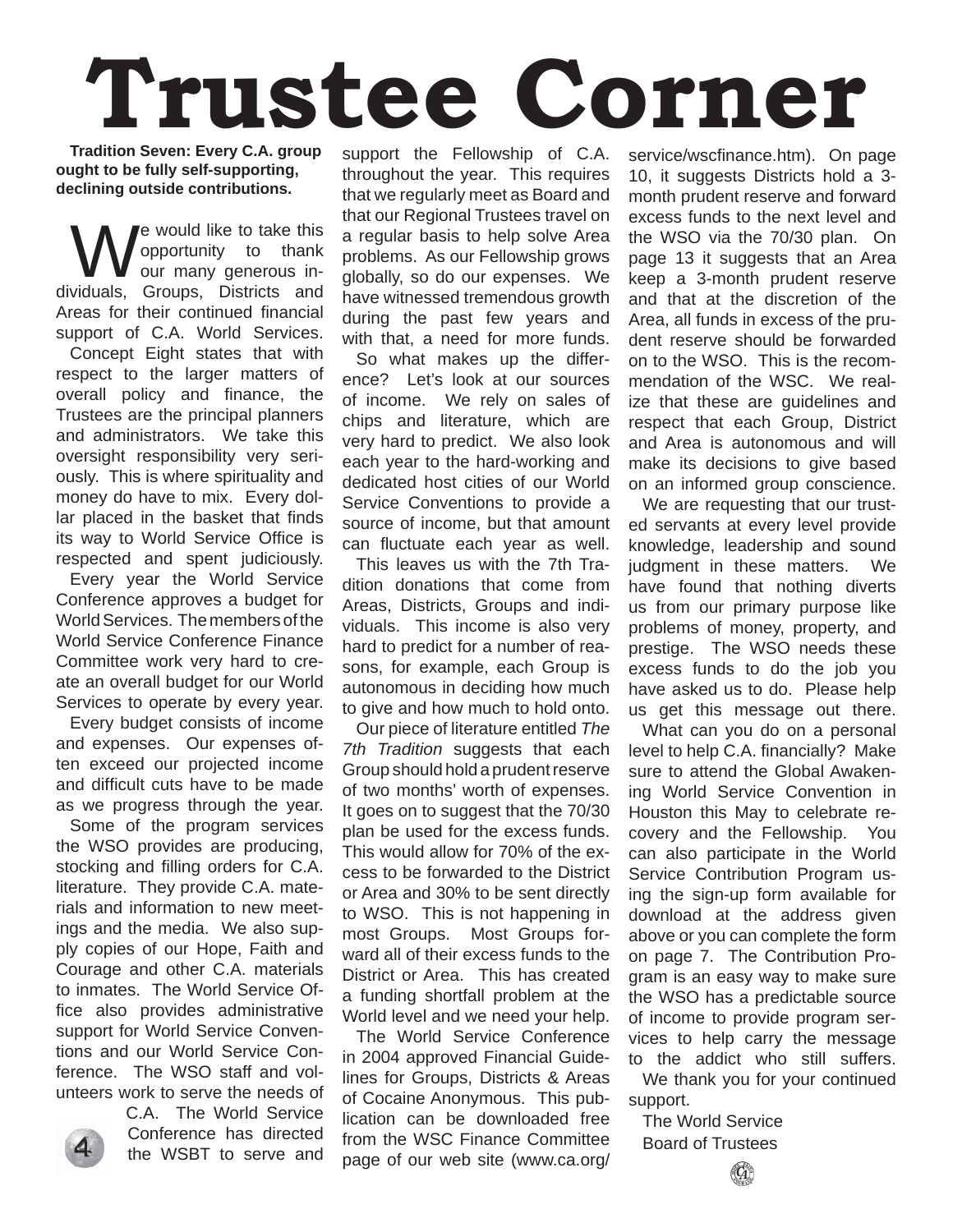## **Step One: Admitted I Was Powerless**

**DAVID O.**

## **Step One: We admitted we were powerless over cocaine and all other mind altering substances — that our lives had become unmanageable.**

As I lie on the porcelain tile, my dazed mind lazily wanders. Alcohol in any form never really tasted good to me at all. Although, I had always been a fairly clean and meticulous person, the grungy and germ ridden floor didn't concern me too much. Last time I had looked at the clock it had read eleven after four. That was seconds, minutes, maybe hours ago . . . it really didn't matter. The light coming through the small window was starting to blind me.

Almost as if Apollo himself was trying his damnedest to tell me something or purify my body of the poison I had been feeding it. After all my worship to the porcelain goddess was productive. The only thing that didn't make the familiar experience enjoyable was the intensity and strain on my young body, the teary eyes, the purging of the liquids and sustenance out of holes that are usually taking in only.

Now that it was over, it was time to replace those fluids with more toxins and make up for the loss. I didn't even remember reaching for the cup. It was empty. There was nothing left. Completely void of the only thing seeming to keep my life together. The taste of bitter sweet box wine confused my senses into such a state of expected and welcomed oblivion.

I knew I wouldn't be able to make it off the floor, out of the bathroom.

down the hall, descending the stairs through the living room and dining room of my parent's sumptuous home, to the kitchen to quench my thirst again. The thought of going through that process seemed like a gauntlet. I could barely brace myself on the floor to stand up much less walk, so I decided to lay there for a while, until I really felt like getting up.

My body lay motionless, but my mind lethargically ran from one scenario and sick fantasy to another. Gratitude came gradually on the idea that, "at least I wasn't a junky, having my family find me in this state only to be dead by overdose."

I traced back my life over the last couple of months. Trying, in a vague way, to piece together how I had come into such a sorry state of existence. Although I had not smoked any weed in the last … well, last time was in December, and prior to that was October, just before I had gone into an intensive outpatient treatment center. The entire cause behind going in for drug treatment was due to probation. That probation officer I had this time was the same as

last. She never looked too pleased to see me whenever I walked into her office. She sure wouldn't be pleased to learn that I had missed an "excessive" amount of school this term, and it was only January

The treatment center wasn't all that impressive. Almost as if, having an extra set of classes 4 nights a week. The staff and other patients seemed alright. My main pastime was talking about drugs and chemicals recreationally, with other peers. Why not now in a sober environment? Sobriety was alien to me, that's why. Practical and

**Please see Step 1 page 10**

## Where to write

**CAWS** Board of Trustees 3740 Overland Ave., Suite C Los Angeles CA. 90034-6337

**CAWSO** Board of Directors 3740 Overland Ave., Suite C Los Angeles CA. 90034-6337

5

The NewsGram is always looking for submissions. If you have ideas, cartoons, poems, stories or any other recovery related material send it and the completed release form below to: NewsGram Editor, C/O CAWSO, 3740 Overland Ave., Suite C, Los Angeles CA 90034. We cannot publish your submission without a release form.

| Name:    |        | Phone: |      |
|----------|--------|--------|------|
| Address: |        |        |      |
| City:    | State: |        | Zip: |

 I hereby give CAWSO and the NewsGram express permission to reprint my original work entitled:  $\overbrace{\phantom{xxxxx}}^{x}$ 

Signature:

 Submissions may be edited for publication. Submissions cannot be returned.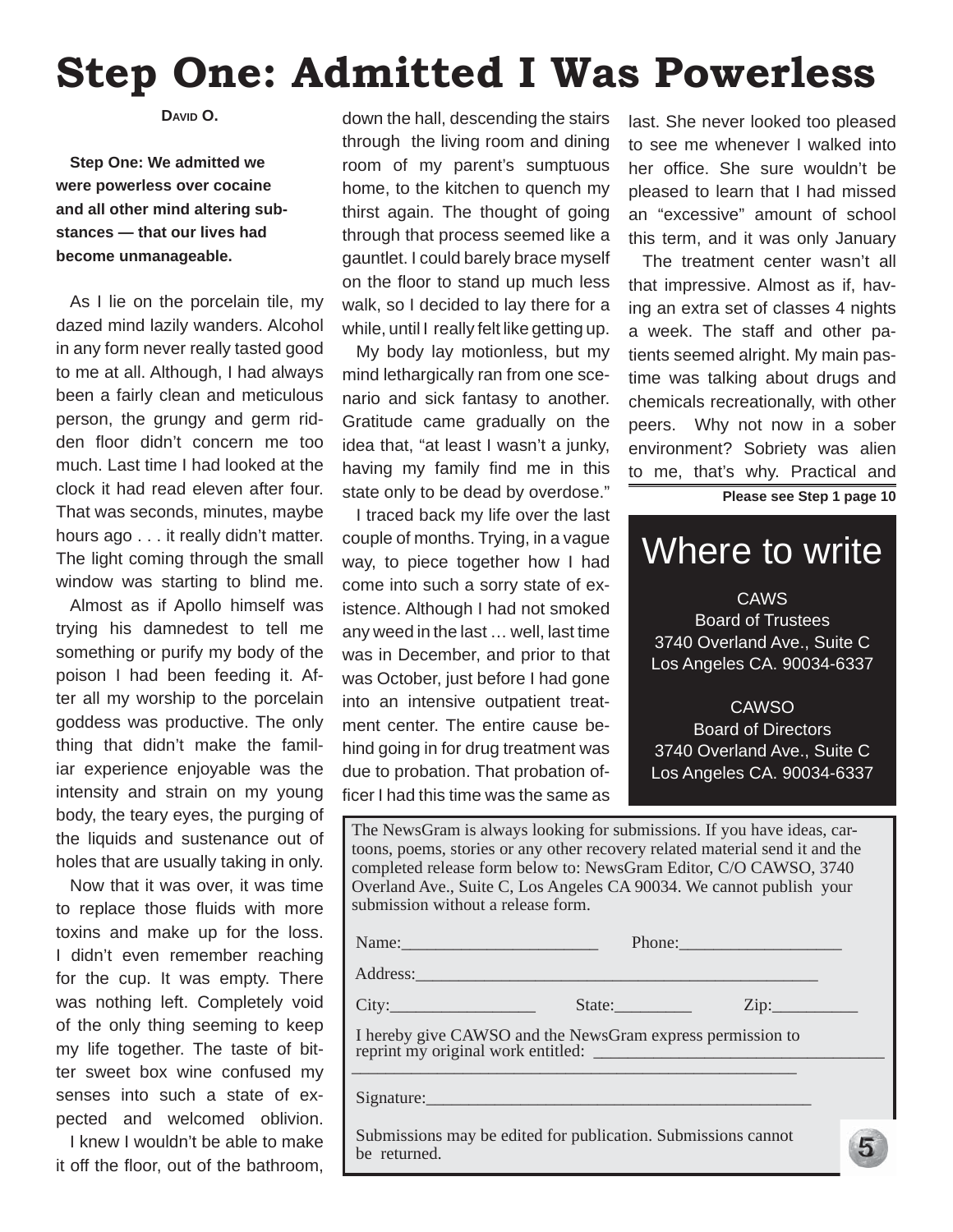

al Museum, Children's Museum, Holocaust Museum, Museum of Natural Science, Museum of Fine Arts, Contemporary Arts Museum, and John P. McGovern Museum of Health and Medical Science.

We want you to feel the magic of Houston's Downtown Aquarium, which features a Ferris Wheel, rare White Tigers, sharks, a train ride, carousel and the chance to see many more aquatic creatures. The kids and all the family will love it!

Then we will show you to the one-of-a-kind NASA Space Center Houston, one of the most interactive experiences on the planet, which allows you to explore the past, present and future of space exploration through a variety of

exhibits and a tram tour, including stops at Mission Control and the astronaut training facilities; an IMAX Theater, Space Place, Martian Matrix and a four-story play area.

Then move on to experience Texas Houston-style! Go see The Galleria, renowned for its world-class shopping such as Neiman-Marcus, Saks, Chanel, Versace, Emporio Armani, Kenneth Cole, Fendi, Dunhill, Bally, Tiffany's, and Cartier to name a few. You can also get out of the Texas heat by taking a whirl on the Galleria's famous ice-skating rink.

By the way, we also have some Convention-related stuff going on too! You'll be treated to one of the most diverse slates of speakers from around the globe coming to share their hope, faith and courage. In addition, we'll have some challenging yet informative workshops, along with marathon meetings that are sure to stimulate some growth experiences. And be sure to check out the entertainment we'll be offering, from golf and a fun run/walk, to a comedy show, jazz concert, karaoke, a play, game shows and dances. We'll even take some time to take care of a little business with the Regional Caucuses and World Service Conference Committee meetings.

With all that said, you have a full schedule waiting for you so Laissez Les Bontemps Roulez! Oh, I forgot I was in Texas. Y'all come down now!



## Subscribe to the NewsGram

Subscriptions are being accepted for the NewsGram. For the low price of \$10 per year, U.S. dollars only, you can receive each copy of the NewsGram before your friends or your group. Simply complete the form below and enclose a \$10 check, money order, U.S. dollars only, or credit card number. Send to: NewsGram, C/O CAWSO, 3740 Overland Ave., Suite C, Los Angeles, CA 90034

| I have Enclosed:                       |  |
|----------------------------------------|--|
| □ Check/Money Order - Payable to CAWSO |  |
|                                        |  |
|                                        |  |
|                                        |  |
|                                        |  |
|                                        |  |
|                                        |  |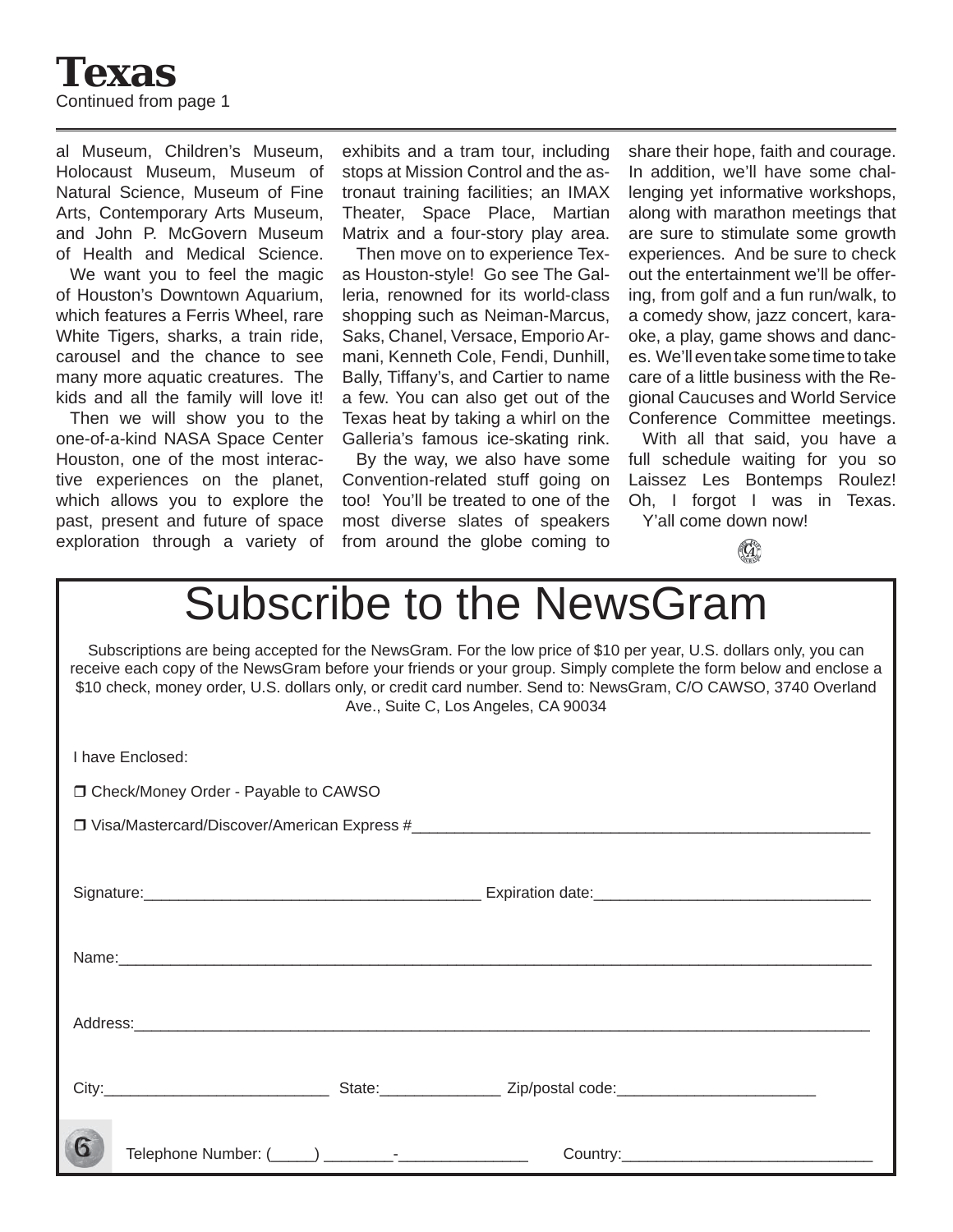# **Spotlight on Unity**

## **GLENN T.**

**WICHITA, KS**

What is Unity? Ask ten people, you may get ten different opinions. I was raised in a large close-knit family, before addiction, where we all looked out for each other. I could feel the love and unity, it was something tangible. Somewhere along the road into young adulthood, I pulled away from that love and the unity of my family into addiction. As my sickness grew, I grew farther and farther away into myself, into insolation and loneliness, despair, self pity and all the other emotions we addicts experience when using.

After many bottoms emotionally and spiritually through God's grace and mercy, I found the Fellowship of Cocaine Anonymous. Skeptical at first I kept coming back. I was somewhat amazed at this seem-

ingly odd group of people who had found a solution, and who would welcome me back even after many relapses. I can't remember how or when I finally started to feel a part of the Fellowship rather then apart from it. As I worked the steps of recovery and got involved in service, I realized how important it is that we stick together. By myself I was not able to quit using cocaine. It was through the unity of other addicts like myself that I was able to find the solution and through the steps to finally be at peace with God, self and others.

To go on as I was meant a sure slow death. Though the Fellowship of Cocaine Anonymous I found life. For me unity is best described in the old saying "together we stand, divided we fall." Thanks C.A.

|                                                                                                                                                                                                                                | <b>AUTHORIZATION FOR DIRECT PAYMENT (ACH DEBITS)</b>                                                                                                                                                                                                    |
|--------------------------------------------------------------------------------------------------------------------------------------------------------------------------------------------------------------------------------|---------------------------------------------------------------------------------------------------------------------------------------------------------------------------------------------------------------------------------------------------------|
| Services going strong!                                                                                                                                                                                                         | YES, as a member of C.A., I want to participate in the C.A. World Services Contribution Program to help keep C.A. World                                                                                                                                 |
| Cocaine Anonymous World Service Office, Inc.<br>3740 Overland Avenue, Suite C<br>Los Angeles, CA 90034<br>1-310-559-5833<br>cawso@ca.org                                                                                       |                                                                                                                                                                                                                                                         |
| Type of Account:: □ Checking □ Savings □ Credit Card □ Debit Card                                                                                                                                                              | In consideration of the 7th Tradition, donations to Cocaine Anonymous World Service Office, Inc. as listed above, I authorize<br>Cocaine Anonymous World Service Office, Inc. (CAWSO, Inc.) to initiate variable entries to my account described below: |
| Financial Institution's Name:<br><b>PAYMENT DETAILS:</b>                                                                                                                                                                       | If using a checking account, please include a voided check; if using a savings account, please include a deposit slip.                                                                                                                                  |
| Effective Date: / / / (mm/dd/yy)                                                                                                                                                                                               | Amount in U.S. Dollars: Date of first payment: r 1st of month r 15th of month<br>PAYMENT FREQUENCY: □ Monthly □ Weekly □ Annually □ One Time Basis                                                                                                      |
| in such time and manner as to afford CAWSO, Inc. a reasonable opportunity to act on it.                                                                                                                                        | This authority is to remain in full force and effect until CAWSO, Inc. has received written notification from me of it's termination                                                                                                                    |
|                                                                                                                                                                                                                                | Signature: <u>contract and a series of the series of the series of the series of the series of the series of the series of the series of the series of the series of the series of the series of the series of the series of the</u>                    |
| (Please print)                                                                                                                                                                                                                 |                                                                                                                                                                                                                                                         |
|                                                                                                                                                                                                                                |                                                                                                                                                                                                                                                         |
| Telephne Number: with a state of the state of the state of the state of the state of the state of the state of the state of the state of the state of the state of the state of the state of the state of the state of the sta |                                                                                                                                                                                                                                                         |
|                                                                                                                                                                                                                                |                                                                                                                                                                                                                                                         |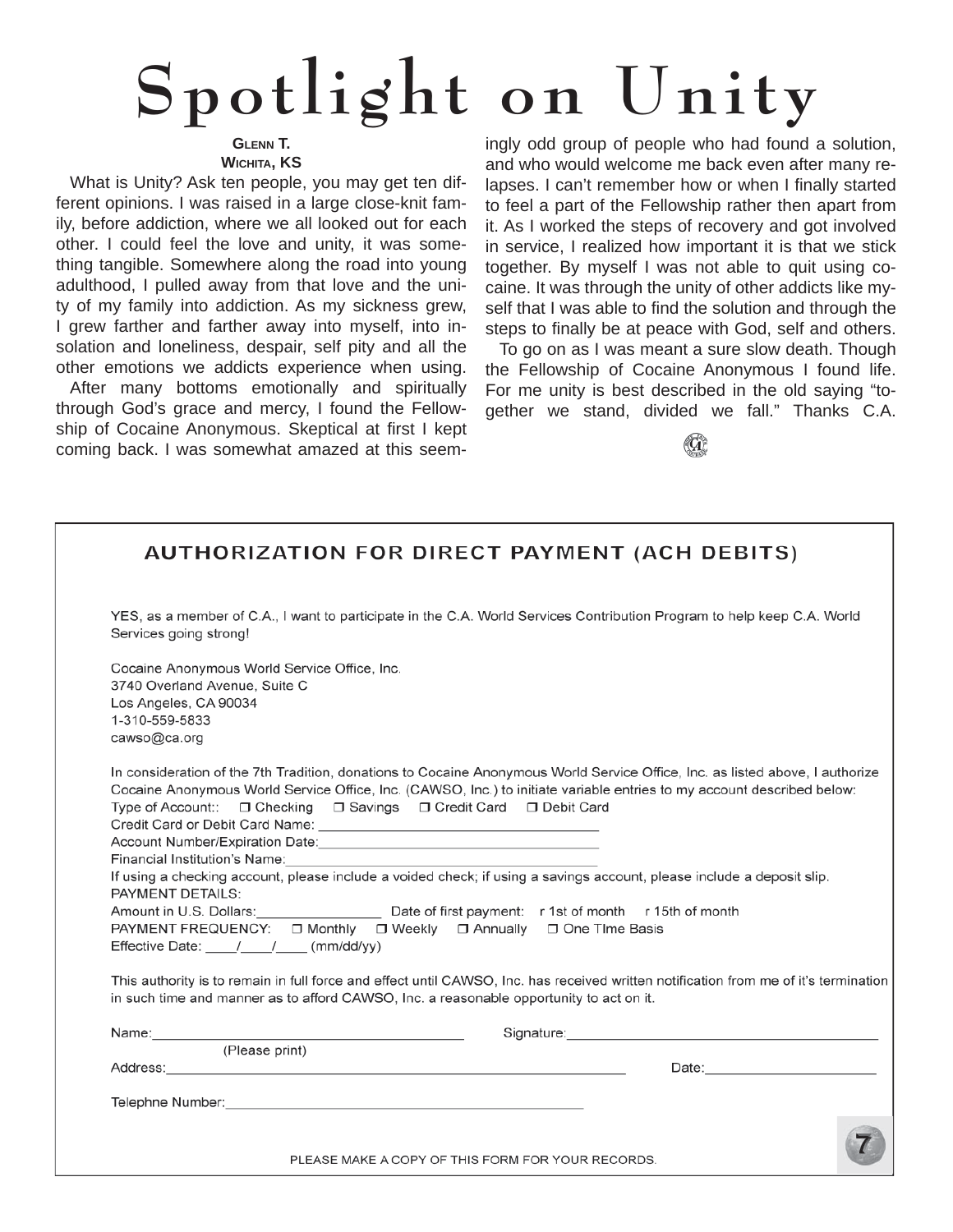## **H&I: Carrying the Message to Those that Still Suffer**

### **BY MATT T. COLORADO**

t was late August in<br>
Colorado: children<br>
were getting ready<br>
for school, Forest Gump t was late August in Colorado: children were getting ready was tops at the box office, the Grateful Dead was on a summer tour, it was the 25th anniversary of Woodstock, and I was slowly killing myself with Cocaine and Alcohol. The last 10 years of drug and alcohol abuse had worn me down to a suicidal and psychotic shell of man. I was empty inside and welcomed the thought of death. After a time in a local psych-ward I was admitted to a treatment center in Denver where I learned about my disease. After a few weeks of working with several psychiatrists and counselors, I felt I would never be able to go without using. I couldn't fathom the idea of living my life without drinking or using Cocaine. Who would I hang out with? What was I going to do about my friends? Everyone I knew or cared to be around drank and used something. All I could think about was ending my life. Then there was the se-



cret I had been hiding my whole life and thought I would take to my

grave. I had never told anyone that I was gay. All my thoughts were of how the world would judge and persecute me for who and what I was. I hated myself.

One day I was out smoking a cigarette trying not to think of how I had destroyed my life when one of the counselors came over and sat down to talk with me. He didn't say anything at first; he just kept me company for a while. The back porch of the recovery unit was shaded and had a rolling hill that went down to the woods on the property. It was a nice view, very peaceful and it also looked like the best way to escape if I needed to.

Funny how thoughts like that would creep into my head.

We began to talk about this and that and he asked me about my experiences drinking and using. I began to share some stories about my how I ended up locked in there. I'm not even sure about what I said I just know that it felt good talking to someone.

He asked me if I had ever had a DUI, I replied, "yes" and told him the story of my arrest. Then he did something that shocked me, Jack told a story of his first DUI in which he was chased by the police and rolled his truck. This had a huge affect on me. I was opening up and wanted to hear more of his stories. I was still a little in doubt because of his appearance. He was well dressed, good mannered, and obviously educated, but I could tell somehow he was speaking the truth. I could feel myself smiling as he talked, even when he told me that he had been a member of AA for the past 15 years and had been sober the whole time. My recovery changed at that moment, I began to have something that I had been searching for in empty bottles and hollow pipes. I began to have hope.

That was the beginning of my own recovery!

I have been sober since 1994 when I arrived at the treatment center.

I have recovered from a hopeless state of mind and body to find that I love myself and am proud of whom and what I have become. I am out of the closet now and my family and friends have accepted me as a recovering addict, gay man and most important a child of God. I met with Jack for several years once a month to discuss how things were going for me and how my recovery was progress-

ing. He has become a good friend and mentor. I still see him occasionally at the treatment center as I now go into speak to new patients just getting sober.

After all that I have learned from C.A., meeting with my sponsor, and working the 12 steps of recovery, I have found that going to Hospitals & Institutions working one on one with another addict or alcoholic is definitely the most rewarding part of my recovery. have sat on the other side of my conversation with Jack and watched another person get that amazing glint of hope in their eyes. There is nothing greater. My wish is that every addict will get to have that experience and have a chance for recovery. Support your local H&I and share your message of hope.

 $(\mathbf{G})$ THE WSO NEEDS YOU Contact the WSO at (310) 559-5833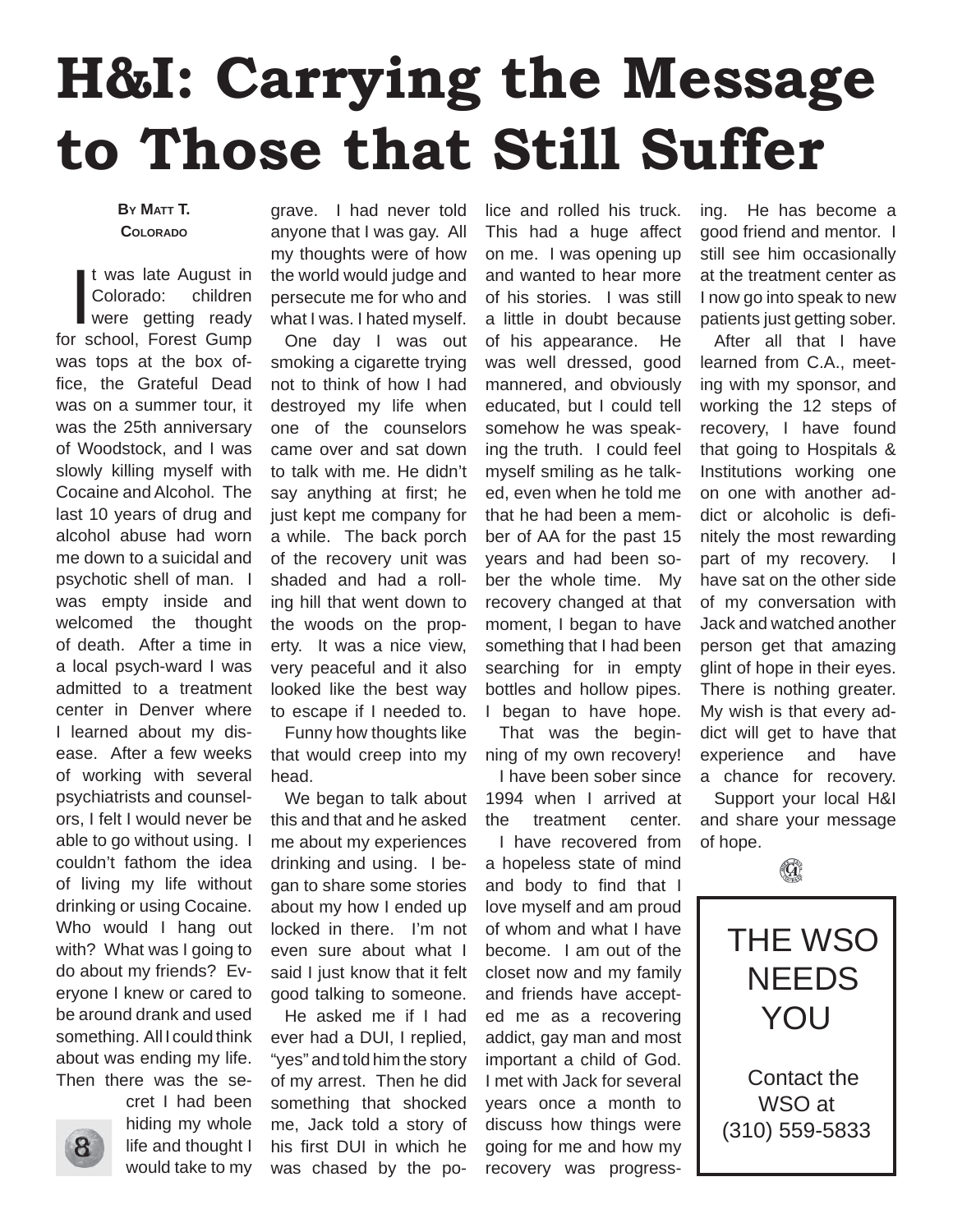## **Radio CAWS Rocks Jailhouse**

#### **ANONYMOUS IN ARIZONA**

& I is alive and well in the Southwest, and<br>
we've found a new way using some old<br>
tools to carry the message in Arizona. One<br>
the legal is here instituted an in house radio are we've found a new way using some old of the local jails has instituted an in-house radio program for the inmates. Cocaine Anonymous was invited to participate by filling a half-hour time slot, using that time to carry whatever message we choose.

One of our long-standing members, who is very familiar with the meetings in that particular jail, had an idea. He remembered bringing our Hope, Faith and Courage book into the meetings and reading the stories to the inmates. Those meetings were usually about 20 to 30 minutes in length. After a little thought, he came up with the idea of putting some tracks down for the in-house radio program from the audio version of our book, which conveniently is already C.A. approved. A concise format was drafted which begins with an introductory statement and a simple explanation of our anonymity and non-affiliation. Included was the hotline phone number for C.A. in the valley and the CAWS website address. Short and sweet and to the point.

 After combining a story from our book along with the information of who we are and how to reach us, the program was still a little short on time. Once again, being the creative addict, he picked a few readings from our book and some more from our C.A. approved pamphlets.

We alternated the Arizona C.A. information, the story and the readings. The end result was a 27 minute CA message for the half-hour in-house radio timeslot.

We do our best to carry our message of recovery inside the jail. We also look to help those that are incarcerated understand that they have a place to go once they are on the outside. The local and world contact information is repeated at least four times in the recording, because as due process, some of the inmates will eventually be released. We have the 26 stories from our C.A. book as a resource for the main portion of the time slot, already in a digital format. There are nine appendices along with the preface and introduction portions of our book. There is an abundance of information from our pamphlets to give the inmates a well rounded view of recovery and C.A.… all C.A. approved.

We would be interested in hearing from other Areas to see if they might have a need for time slots such as these, possibly customized to have their contact information included.

## **Outside Issues, No Way**

**ERIN MC. SAN DIEGO,CALIF.**

**"Cocaine Anonymous has no opinion on outside issues; hence the CA name ought never be drawn into public controversy."**

Tradition Ten, to me, is one of the most important traditions to allow the message of C.A. to be heard. When I first came to C.A., if there had been some belief or value that was endorsed by C.A., and it was different than my belief system, then how could I ever had heard the message that there was a way for me to live free from the bondage the my addiction had over me? We come to C.A. looking for a solution, believing that there isn't one, but nevertheless blindly hoping that someone will be able to prove us wrong so that we can survive. The Fifth Tradition states that "our primary purpose is to carry the message to the addict who still suffers." If we cloud our message with outside issues, we are cutting the number of addicts we can reach by the number of addicts who believe differently about those issues, and that will kill us.

Before Cocaine Anonymous, there was Alcoholics Anonymous. Before A.A., there was the Washingtonion Movement. This was a very successful organization about 100 years before A.A. Their membership was large and recovery successful, until they started supporting outside issues, such as abolition and the temperance movement. With these endorsements came the end of the Movement. The singleness of purpose was gone; they had "completely lost their effectiveness in helping alcoholics, and the society collapsed." (A.A. Comes of Age, page 125)

I am so grateful for the 10th Tradition. Without it, I would probably be dead.



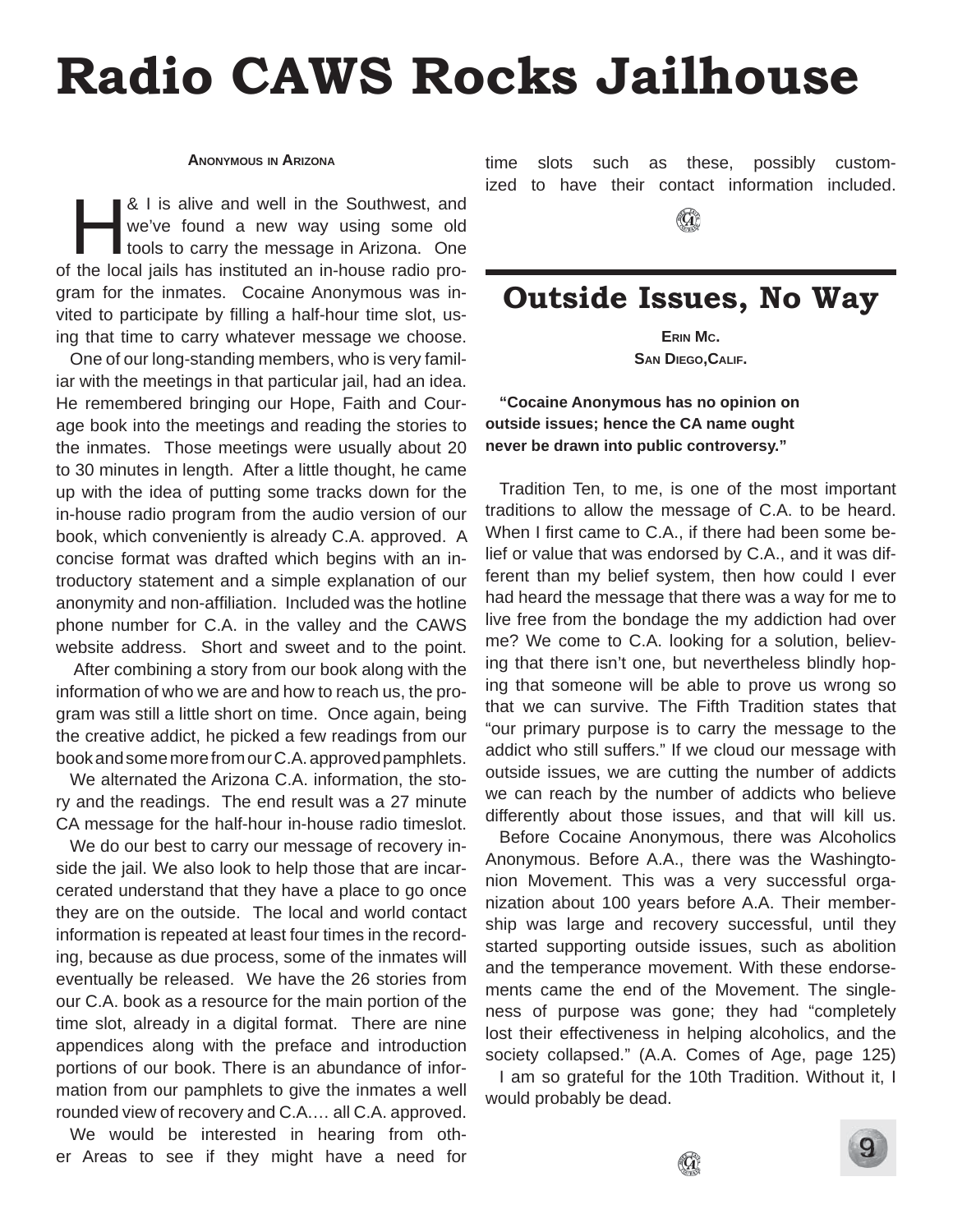## **Step 1**

### Continued from page 1

erstwhile were their attempts to persuade me to live a sober lifestyle. The only impressive good it seemed to do me, was digesting the cold hard fact that I was a drug addict. That whatever substance I put into my body would ultimately leave me in a depressive and violent state of mind. I was not an alcoholic, even though it was a substance that altered my thought pattern, it was different. I'm not exactly sure how.

Somehow they seemed to be living a carefree life and I was on a bathroom floor wondering how I was to live life without struggling through each day. I couldn't fathom how people could wake up in the morning, go to work/school, come home do something for relaxation or recreation and then go to sleep and begin again once they awoke. That did not seem normal. My life was rebellious of that very way of living, but how was I to live? Completely inebriated and incoherent for the rest of my days? Unable to be fiscally responsible and a real man, always leeching off my family for handouts and care?

Something happened next that was too strange to even attempt to put into words. Pity and sympathy were in its presence. A powerful voice or through rang through my mind with amazing weight.

"David, why are you doing this to yourself? This isn't really what you yearn for your life to be. You have the power to make choices to change your life for the better."

Like a wind it was over. It somehow carried the flash of some form of divinity. That thought also scared me, but was slightly more comfortable than being a wino. The thing that was even stranger, was that my mental state was not as drunk as it was a couple of minutes before. I was coming down. Somehow I was able to stand. I was to go retire and sleep it off. Before my mind was laid to rest, I surrendered to the absolute truth, "I am a drug addict and an alcoholic."

I have been sober ever since.

## **Concept Challenge**

How well do you know the concepts? Takes this little Concept challenge, provided by Hayward H. of CALA. Simply match each Concept from Column A with a meaning from Column B.

Column A

Column B

|                                 | A. Status of Executives   |
|---------------------------------|---------------------------|
| Concept 1                       | and Paid Special Work-    |
|                                 | ers                       |
| Concept 2                       | B. Responsibility and     |
|                                 | Authority                 |
| Concept 3                       | C. Establishment of the   |
|                                 | <b>WSC</b>                |
| Concept 4                       | D. General Warranties     |
|                                 | of the WSC                |
| Concept 5                       | E. Authority and Re-      |
|                                 | sponsibility of Trusted   |
| Concept 6                       | <b>Servants</b>           |
|                                 | F. Right of Participation |
| Concept 7                       | G. General Principles of  |
|                                 | C.A. Leadership           |
| Concept 8                       | H. Right of Appeal        |
|                                 | I. Establishment of the   |
| Concept 9                       | <b>WSBT</b>               |
|                                 | J. Basic Responsibilties  |
| Concept 10                      | of the WSBT and relation- |
| Concept 11                      | ship with WSO             |
|                                 | K. Right of Decision      |
| Concept 12 $\rule{1em}{0.15mm}$ | L. Relationship of the    |
|                                 | <b>WSC to the WSBT</b>    |

"THERE IS A SOLUTION. Almost none of us liked the self-searching, the leveling of our pride, the confession of shortcomings which the process requires for its successful consummation. But we saw that it really worked in others, and we had come to believe in the hopelessness and futility of life as we had been living it. When, therefore, we were approached by those in whom the problem had been solved, there was nothing left for us but to pick up the simple kit of spiritual tools laid at our feet. We have found much of heaven and we have been rocketed into a fourth dimension of existence of which we had not even dreamed.."

— Alcoholics Anonymous page 25

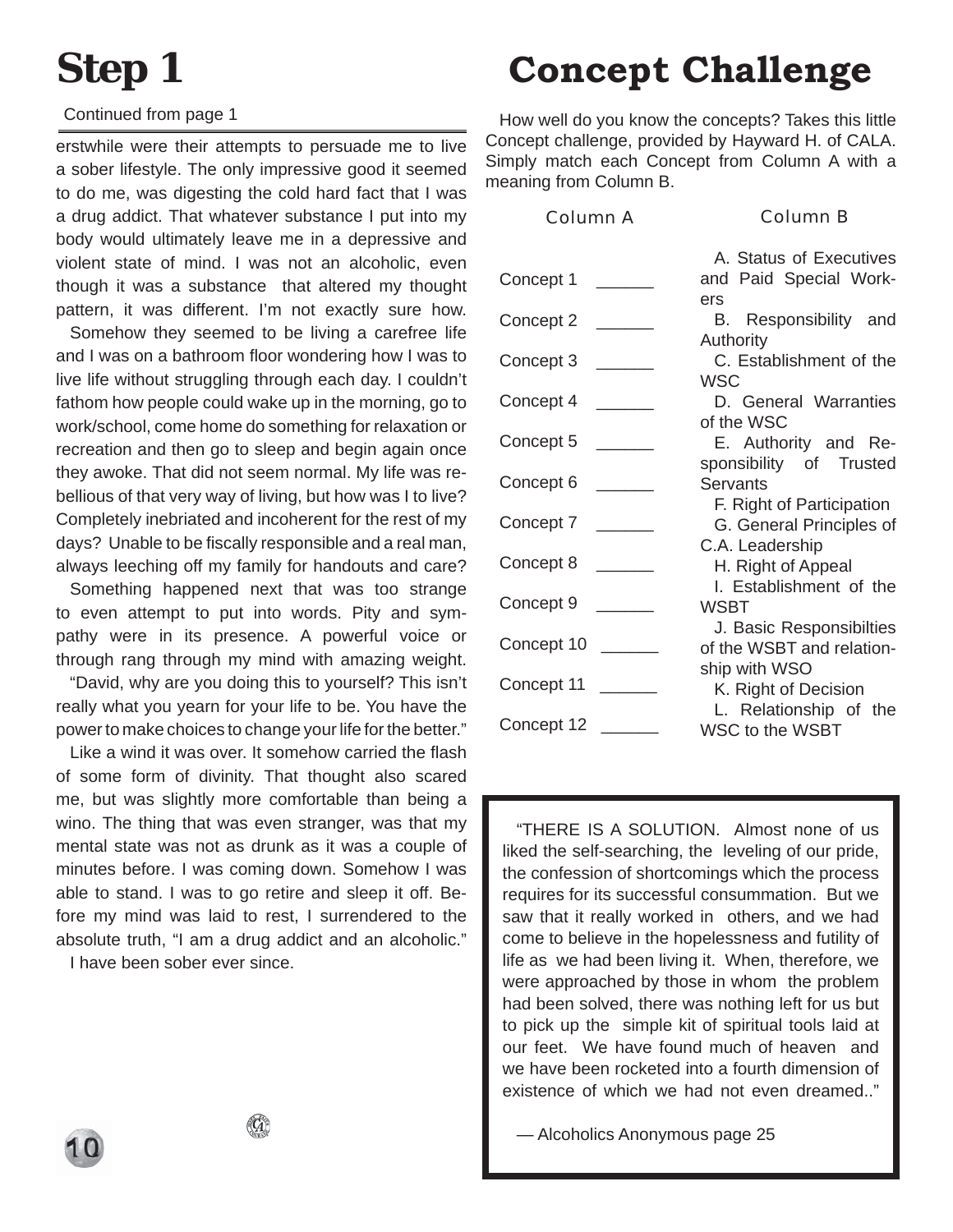## **7th Tradition Donations**

## **July - December 2005**

| <b>GROUP NAME / CITY</b>                                   | TOTAL                |
|------------------------------------------------------------|----------------------|
| <b>ALABAMA</b>                                             | \$622.94             |
| First Freedom Group - Birmingham<br><b>ARIZONA</b>         |                      |
| Anonymous - Gilbert                                        | \$500.00             |
| Arizona Area Convention Committee                          | \$6,088.35           |
| CA of Arizona - Tucson                                     | \$1,021.91           |
| No More Delusions - Phoenix                                | \$90.00              |
| Saturday Night Live - Tempe                                | \$420.60             |
| Sun Valley Intergroup - Phoenix                            | \$2,602.49           |
| <b>ARKANSAS</b>                                            |                      |
| Arkansas Area C.A.                                         | \$300.00             |
| <b>SOUTHERN CALIFORNIA</b>                                 |                      |
| 3801 Labor Day Marathon - Inglewood                        | \$51.00              |
| 4th Dimension - Los Angeles                                | \$175.00             |
| Anonymous - Compton                                        | \$20.00<br>\$643.00  |
| Anonymous - Los Angeles<br>Anonymous - San Diego           | \$50.00              |
| Anonymous - San Jose                                       | \$100.00             |
| Anonymous - Riverside                                      | \$20.00              |
| Anonymous - Van Nuys                                       | \$30.00              |
| Bagels by the Beach - Malibu                               | \$121.00             |
| CA Los Angeles                                             | \$5,000.00           |
| <b>CA Inland Empire</b>                                    | \$298.01             |
| CALA Long Beach/Compton District                           | \$1,035.77           |
| CALA South Central District - Los Angeles                  | \$6.581.43           |
| CALA Westside Hollywood District                           | \$979.85             |
| CAmpvention - Los Angeles                                  | \$521.30             |
| Central California C.A.                                    | \$1,149.09           |
| End of the Line - Ventura                                  | \$80.00              |
| Fire In My Brain - Culver City                             | \$20.00              |
| <b>Foothill District</b>                                   | \$126.79             |
| Grateful in Granada - Granada Hills                        | \$45.00              |
| Miracle Mile - Los Angeles                                 | \$10.00              |
| One Step At A Time CALA                                    | \$63.33              |
| Orange County CA                                           | \$300.00             |
| WSOB Meeting- Los Angeles                                  | \$67.30              |
| <b>SGPVCA</b>                                              | \$324.19             |
| S'More Recovery - Ocean Beach<br>Thursday We Will Rock You | \$32.00<br>\$55.00   |
| Tuesday Night Living HIV/AIDS CA Meeting                   |                      |
| - Los Angeles                                              | \$50.00              |
| <b>NORTHERN CALIFORNIA</b>                                 |                      |
| CA of Sacramento                                           | \$26.00              |
| Northbay Service Group - San Rafael                        | \$75.00              |
| Northern California Area                                   | \$50.00              |
| South Lake Tahoe District<br>COLORADO                      | \$50.00              |
| Cocanuts - Denver                                          | \$56.72              |
| Colorado Area                                              | \$704.11             |
| <b>Denver District</b>                                     | \$752.74             |
| Denver District Meeting                                    | \$60.00              |
| Nirvana                                                    | \$354.24             |
| Relapse Prevention - Denver                                | \$5.00               |
| Anonymous - Golden                                         | \$18.00              |
| <b>FLORIDA</b>                                             |                      |
| Changed Attitudes - Stuart                                 | \$84.05              |
| Ft. Myers District                                         | \$350.00             |
| S.E. Florida CA                                            | \$61.00              |
| Florida Area CA                                            | \$1,883.00           |
| Southeast Florida                                          | \$28.35              |
| <b>GEORGIA</b>                                             |                      |
| Coconut's Monday Night                                     | \$259.00<br>\$150.00 |
| End of the Line Group<br>The Last Straw - Lawrenceville    | \$140.00             |
| Today's Hope - East Point                                  | \$77.99              |
|                                                            |                      |

| <b>GROUP NAME / CITY</b>                 | TOTAL      |
|------------------------------------------|------------|
| <b>GEORGIA</b> (continued)               |            |
| New Life - Woodstock                     | \$15.00    |
| Now is the Time - Rome                   | \$10.00    |
| <b>Tucker Turtles</b>                    | \$393.18   |
| <b>IDAHO</b>                             |            |
| Magic Valley CA District                 | \$200.00   |
| Wednesday CA Nostrils - Twin Falls       | \$10.00    |
| <b>ILLINOIS</b>                          |            |
| <b>Bloomington Normal District</b>       | \$50.00    |
| Daytime Connection                       | \$24.00    |
| Forever Free Meeting of CA - Bloomington | \$30.00    |
| Hope, Faith & Courage - Normal           | \$45.00    |
| <b>Illinois Area</b>                     | \$6,100.00 |
| Northwest Suburban District              | \$662.64   |
| South & West District                    | \$744.19   |
| <b>Fresh Start</b>                       | \$117.54   |
| <b>INDIANA</b>                           |            |
| Ft. Wayne District                       | \$181.30   |
| lowa                                     |            |
| Cocaine Anonymous - District 1           | \$60.00    |
| <b>KANSAS</b>                            |            |
| New Found Life CA - Wichita              | \$170.00   |
| Kansas Area                              | \$50.00    |
| <b>LOUISIANA</b>                         |            |
| Baton Rouge District CA                  | \$95.66    |
| Recover Or Die - Opelousas               | \$100.00   |
| <b>MARYLAND</b>                          |            |
| DC/MD/VA Area                            | \$25.00    |
| <b>MASSACHUSETTS</b>                     |            |
| Massachusetts Area of CA                 | \$133.00   |
| CAMI                                     | \$96.00    |
| <b>MICHIGAN</b>                          |            |
| Lansing District CA                      | \$100.00   |
| Saturday Morning Alive - Lansing         | \$70.00    |
| <b>MISSISSIPPI</b>                       |            |
| Mustard Seed - Jackson                   | \$21.00    |
| <b>MISSOURI</b>                          |            |
| End of the Line - St. Louis              | \$40.00    |
| Working With Others - Kansas City        | \$80.00    |
| Bridging the Gap - St. Charles           | \$50.40    |
| Fried Pipers & Cocanuts                  | \$5.00     |
| Message of Hope                          | \$10.00    |
| St. Louis District                       | \$13.22    |
| <b>NEBRASKA</b>                          |            |
| C.A. of Nebraska                         | \$369.10   |
| <b>NEVADA</b>                            |            |
| Northern Nevada Area                     | \$2,000.00 |
| <b>NEW JERSEY</b>                        |            |
| Hope Faith & Courage Group - Keyport     | \$50.00    |
| New Freedom Group - South Amboy          | \$260.00   |
| <b>NEW MEXICO</b>                        |            |
| NM Area of CA                            | \$150.00   |
| <b>NEW YORK</b>                          |            |
| 60 Minutes - New York                    | \$45.00    |
| <b>CA New York</b>                       | \$625.00   |
| New Life at the Oaks                     | \$100.00   |
| Anonymous - Flushing                     | \$50.00    |
| Circles Of Life                          | \$35.20    |
| <b>NORTH CAROLINA</b>                    |            |
| Journey Into Hope                        | \$21.25    |
| OHIO                                     |            |
| Early Morning Serenity - Canton          | \$60.00    |
| New Beginnings Tuesday Nite - Canton     | \$30.00    |
| <b>OKLAHOMA</b>                          |            |
| End of the Line - Tulsa                  | \$79.68    |
| Freedom for All - Tulsa                  | \$61.11    |
|                                          |            |

| <b>GROUP NAME / CITY</b>              | <b>TOTAL</b> |
|---------------------------------------|--------------|
| <b>PENNSYLVANIA</b>                   |              |
| CA PA/NJ/DE - Philadelphia            | \$79.50      |
| Moon Friday Night                     | \$25.64      |
| <b>S. CAROLINA</b>                    |              |
| The Foundation Group - Darlington     | \$197.74     |
| <b>TENNESSEE</b>                      |              |
| Natural High Group                    | \$50.00      |
| Hope Not Dope                         | \$25.00      |
| <b>TEXAS</b>                          |              |
| <b>Texas Valley Area</b>              | \$500.00     |
| Eastern District/Texas Area           | \$1,000.00   |
| South Central Texas Area of CA        | \$287.02     |
| <b>SWR Convention Committee</b>       | \$3.226.45   |
| There's Hope With Out Dope - Abilene  | \$50.00      |
| <b>UTAH</b>                           |              |
| Speed Bumps                           | \$41.15      |
| <b>Utah Central District</b>          | \$500.00     |
| <b>CA Central District</b>            | \$757.74     |
| CA of Utah                            | \$1,500.00   |
| IRIS - Salt Lake City                 | \$49.95      |
| <b>VIRGINIA</b>                       |              |
| New Life                              | \$20.00      |
| <b>WASHINGTON</b>                     |              |
| Blade Runners - Mt. Vernon            | \$140.00     |
| District IV Oregon/SW Washington CA   | \$65.00      |
| <b>WISCONSIN</b>                      |              |
| Anonymous - Milwaukee                 | \$10.00      |
| Coke Busters - Milwaukee              | \$42.00      |
| End Of The Line - Milwaukee           | \$90.00      |
| Positive Action                       | \$79.50      |
| Razor's Edge - Big Bend               | \$132.00     |
| Sunday Night Strength - Milwaukee     | \$65.00      |
| Vision For You - Milwaukee            | \$124.00     |
| First Things First - Milwaukee        | \$70.00      |
| Inner Peace - Kewaskum                | \$30.00      |
| Lets Stay Together - Milwaukee        | \$30.00      |
| Mon. Night Tool Kit - Milwaukee       | \$24.51      |
| INTERNATIONAL                         |              |
| <b>CANADA</b>                         |              |
| Alberta                               |              |
| Anonymous- Alberta                    | \$1.65       |
| Northern Alberta Area                 | \$500.00     |
| <b>British Columbia</b>               |              |
| A Better Shack - British Columbia     | \$8.60       |
| Manitoba                              |              |
| Winnipeg Manitoba Convention          | \$663.00     |
| Quebec                                |              |
| Wow it Works - Montreal               | \$80.00      |
| <u>Ontario</u>                        |              |
| 4th Dimension - Southern Ontario Area | \$50.00      |
| <b>HONG KONG</b>                      |              |
| CA Hong Kong                          | \$100.00     |
| <b>UK</b>                             |              |
| CA UK Area                            | \$9,100.47   |
|                                       |              |
| <b>BIRTHDAY</b>                       |              |
| Come Alive Group - Redondo Beach      | \$365.00     |
| <b>H</b> 2.1                          |              |

| H&I                                                   |             |  |
|-------------------------------------------------------|-------------|--|
| <b>CALA South Central District</b>                    | \$1,300.00  |  |
| <b>WORLD CONTRIBUTION</b>                             |             |  |
| Various monthly contributors from around<br>the World | \$9.077.00  |  |
| TOTAL                                                 | \$78.876.94 |  |